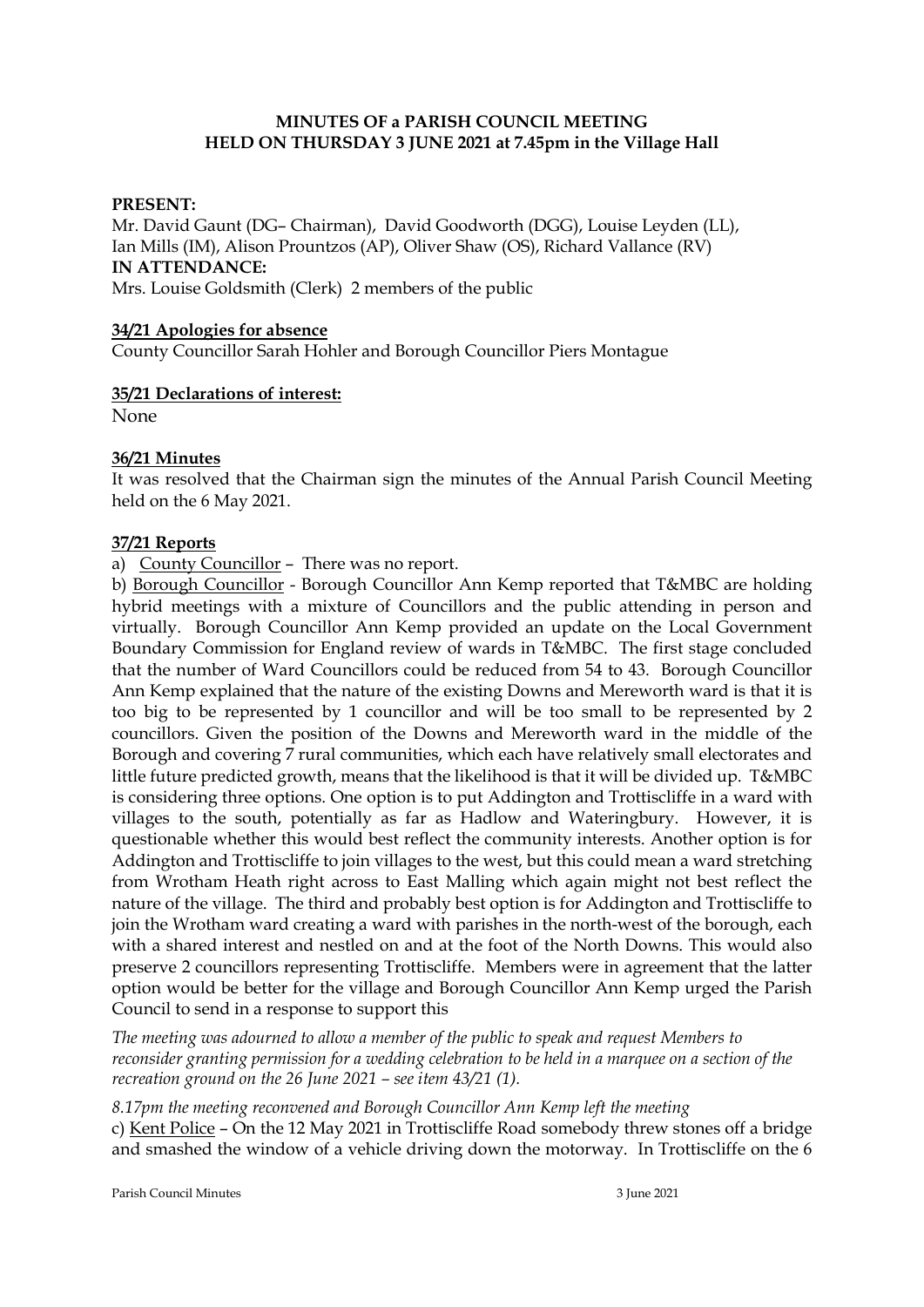May 2021 in Taylors Lane somebody tried to steal a vehicle from the road damaging the ignition. They do not appear to have taken anything.

d) KALC Area Committee – There has been no meeting. The meeting due to be held in May was cancelled as it would have been too difficult to hold as a hybrid.

e) JPCTCG – The next meeting will be held virtually on the 1 July 2021. DG explainted that the main thrust for the next few months is to get support for Juncton 5 slips in an attempt to prevent traffic through the villages. Members agreed to pay the annual subscription charge for membership of the group, noting that at £35.00 is it slightly less this year as room hire fees have not been applicable over the last year.

f) Parish Partnership Panel – The May meeting was cancelled as it would have been too difficult to hold a hybrid.

g) Trosley Liaison Group – No meeting held.

h) Village Hall Committee – IM reported that the Committee is getting quotes for sleepers to fill the gap in the village hall car park. The Committee is looking to organise a street party on Taylors Lane in honour of the Queen's Platinum Jubilee next year. The logistics of holding this event will be assessed and it hoped that both pubs will be involved. The Committee is working on the next event, a Family Fun day to be held on the recreation ground on the 17 July 2021. Leaflets and emails about the event have been sent to villagers.

i) Tree Warden – There was no report.

j) Courts Committee Meeting – DGG and the Clerk attended a virtual meeting held on the 1 June 2021. The following points were raised and Members discussed each proposal.

Background information

It was explained that the structure of the club has changed substantially since its inception in 1994 and during these early years the management arrangements were somewhat informal. The membership numbered approximately 36 in 1995. The situation today is substantially different with a variety of policies in place to cover Health & Safety, Safeguarding, GDPR, Diversity, etc. a published Club Constitution and a dedicated website. The current membership has increased to some 120 adult members and around 60 junior members. In this time the culture of volunteers has also changed. Members expect to pay a membership fee but do not wish to volunteer to assist with maintenance and projects which has put a lot of financial pressure on the Committee. Agreements

The 'Official Document Stating Responsibilities for Tennis/Netball Courts', dated 4 July 1996, and rewritten by the Parish Council in 2008 does not reflect how the club is now managed.

*Proposal: The Tennis Club has no security of tenure. One of the effects of this is that the Club cannot obtain loans and it has been significantly restricted in claiming grants to assist with the financial effects of Covid lockdowns. The Tennis Club would like the Parish Council to consider a tenancy agreement or sub-lease to allay the Tennis Club's concerns.*

*Resolved: DGG and the Clerk to discuss this request with Ann Kemp.* 

Insurance

The Tennis Club is a registered LTA Place-to-Play and as part of this LTA affiliation, the LTA provide insurance cover for public liability and professional indemnity. According to LTA publications, this policy may not be valid as the Club is part of a Local Authority facility. The Club is attempting to clarify the situation with the LTA's insurers. *Noted: The Clerk has forwarded a copy of the Parish Council insurance schedule and Certificate of Liability to the Courts Committee so that they can confirm what cover is in place and also determine whether the Club's Officers have any form of liability protection*.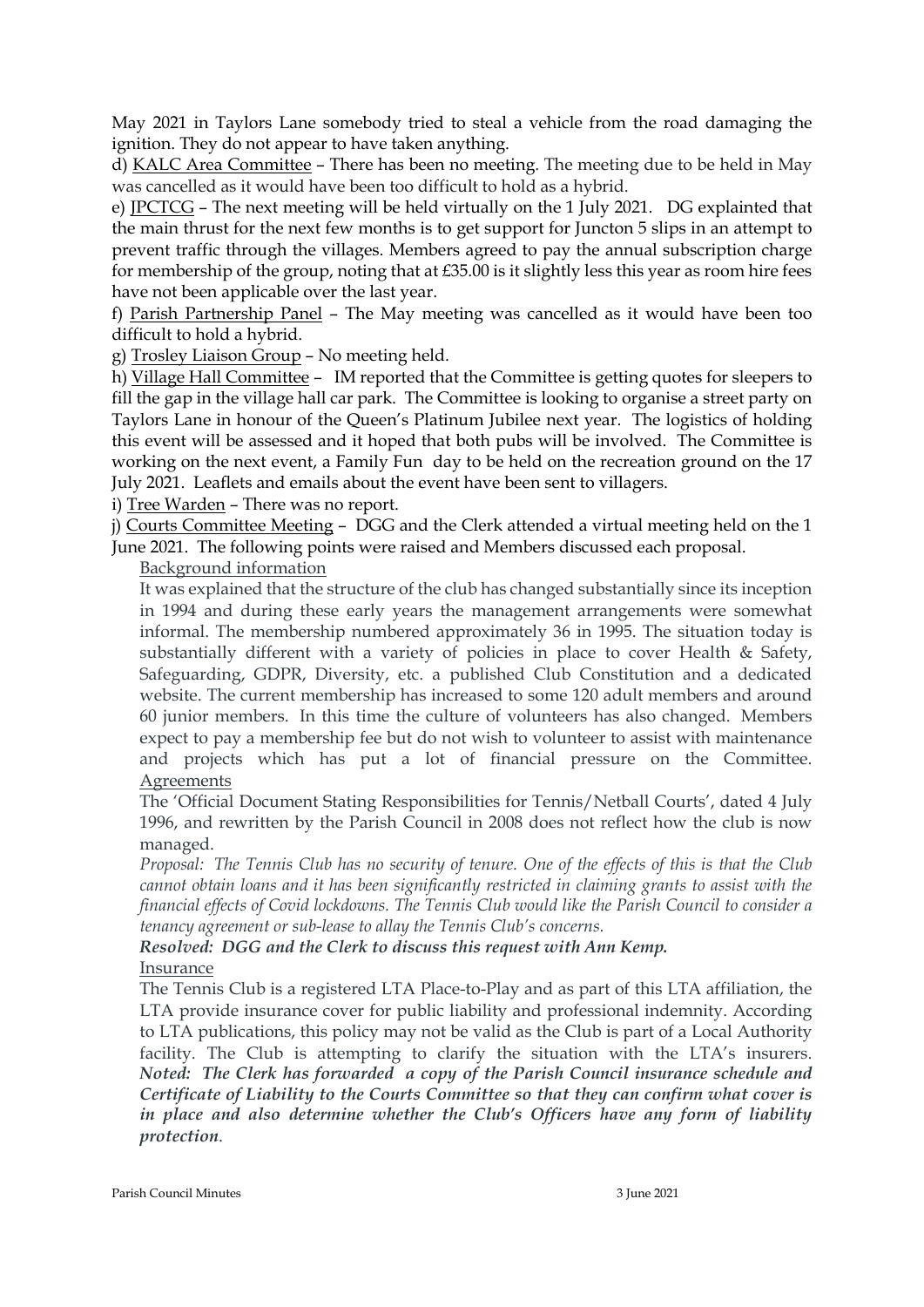# Sinking Fund

The current Sinking Fund, held by the Parish Council is currently used for several purposes; reinstatement funding should the courts no longer be required, ad-hoc maintenance activities such as car park white lining and drainage investigation works, and electricity supply payments. In effect, this is no longer a Sinking Fund as was originally **intended**.

*Proposal: The Sinking Fund currently stands at £12,110.57. To agree to keep £9,000.00 as a sinking fund and to transfer these funds into the Parish Council National Savings & Investment Account to be used only for the reinstatement of the land should the tennis club cease activities. To transfer the remaining funds to the Tennis Club Committee.*

*Resolved: To keep £10,000.00 as a sinking fund only in the Parish Council's National Savings & Investment Account and to transfer the remaining funds to the Tennis Club.* Maintenance & VAT

The 'Official Responsibilities 2008' document states in item 8 that "The Parish Council is responsible for the repair and maintenance of the courts, fences, and equipment". Over the past decade, this responsibility would seem to have passed by default to the Tennis Club who now organise and pay for routine maintenance including grass and hedge cutting, fence repair and renewal, court cleaning/treatment, and net/post replacement etc.

*Proposal: The Club will carry out all routine maintenance and pay for this from their own bank account and recognise that they will not be able to claim VAT through the Parish Council.*

#### *Resolved: Above agreed* Electricity

The electricity supply to the Clubhouse and Floodlights is through a metered connection in the Village Hall. The Club only receives bills or requests for payment on an ad-hoc basis. The Club has offered to take over responsibility for the electricity. The Clerk pays the electricity supply company her personal bank account and subsequently draws funds from the Sinking Fund. This does seem a somewhat unsatisfactory arrangement for all parties.

*Proposal: The Club takes over the electricity account and pays all bills directly. Resolved: Above agreed*

# **38/21 Matters arising**

- a) T&MBC Call for Sites/Development of the Local Plan The Local Hearing is still suspended. T&MBC is expecting the Planning Inspectorate to reject the Local Plan. T&MBC intend to lodge an appeal to The Secretary of State if the Local Plan is rejected.
- b) Monthly Check of the Defibrillator The Clerk has carried out the monthly check.
- c) Review of parking in the village hall car park OS advised Members that the arrangements for the new car park are working well. However, there is still insufficient parking for the busy nursery school and primary school which does mean some parents have to park in the road. Staggering of collection and drop off times to adhere to government guidance is not helping as some parents have to to hang about with siblings. Members concluded that the situation is so much better than it was and that the Parish Council has done as much as it can to help improve the situation, The PCSO has advised the Clerk that she will attend a couple of drop off and collection times and issue warnings and guidance on parking if needed.
- **d)** Review of drainage DGG advised that he has arranged for a contractor to dig behind the back of the hut in the hope of locating the outfall which is likely to be to in an adjacent ditch which has not been cleared for many years. If this can be cleared this should alleviate the recurring problem of flooding.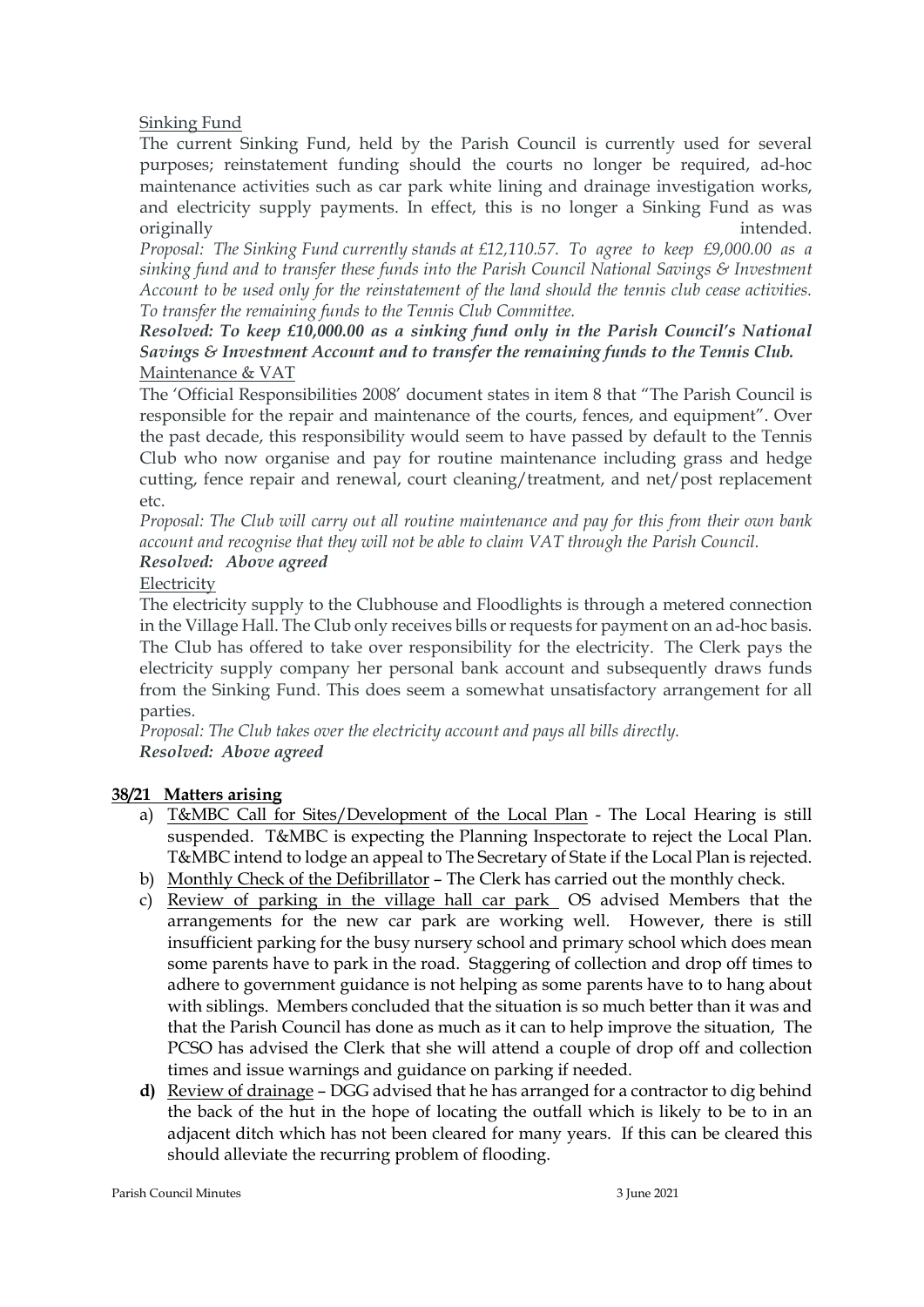### **39/21 Finance & Policies**

a) Statement of payments to be made and income receive

| Balances as at 4 JUNE 2021       |            |
|----------------------------------|------------|
| <b>National Savings Account:</b> | £ 1,730.93 |
| Nat West TPC TCC Account:        | £12,110.57 |
| Unity Trust Account:             | £11,356.34 |

**Receipts:** NS&I – interest payment £12.37

### **Payments to be made electronically from the Unity Trust Account**

| Supplier          | Description                        | Amount |           |
|-------------------|------------------------------------|--------|-----------|
| Mrs L S Goldsmith | (Salary 4 weeks)                   |        |           |
|                   | $(06/05 - 03/06)$                  |        | £185.50   |
| <b>HMRC</b>       | (Clerk's Tax)                      |        | £123.60   |
| Mrs L S Goldsmith | (Clerks Expenses)                  |        | £120.14   |
| Mrs L S Goldsmith | (Reimbursement Norton, Ink, Water) |        | £158.84   |
| <b>IPCTCG</b>     | (Annual Membership)                |        | $£$ 35.00 |
| Four Seasons      | (Fencing & Maintenance)            |        | £415.27   |

### **Cheques for signature TPC TCC Account: None**

- b) Payments: It was **resolved** that the above payments be authorised.
- c) Proposal to purchase a new laptop for the Clerk The Clerk is in the process of ordering a replacement Parish Council laptop.
- d) Opening of an online Unity Trust Banking Account The Clerk was pleased to report that the online Unity Trust Banking Account is now in place and the funds from the Parish Council's NatWest accounts have been transferred across. The payments above will all be done by electronic transfer. It was **resolved** to add David Gaunt as an additional signatory with the ability to view the online account and approve payments.
- e) Annual Internal Audit 2020/21 The Clerk reported that the internal auditor had attended that afternoon and had found no major issues but will be providing a full report and had signed and approved the Annual Internal Audit Report.
- f) Annual Governance Statement 2020/21 Each statement was read out and approved by full Council and the Statement was then signed by DG and the Responsible Finance Officer.
- g) Accounting Statements 2020/21 these were approved by full Council and signed as above by DG and the Responsible Finance Officer.

# **40/21 Members of the public**

As requested DG read out a letter from a member of public presenting arguments in favour of the planning proposal TM/21/00978/FL and his dissatisfaction with the objection and comments made by the Parish Council. A member of the public explained that the staggered entry times for pupils at the school and nursey do not help with the parking around the village hall. It was also reported that there could be a reorganisation of the BART churches. A member of the public thanked Members for agreeing to reconsider the allotment rental and also thanked DGG for meeting him at the allotments to discuss the situation

Parish Council Minutes 3 June 2021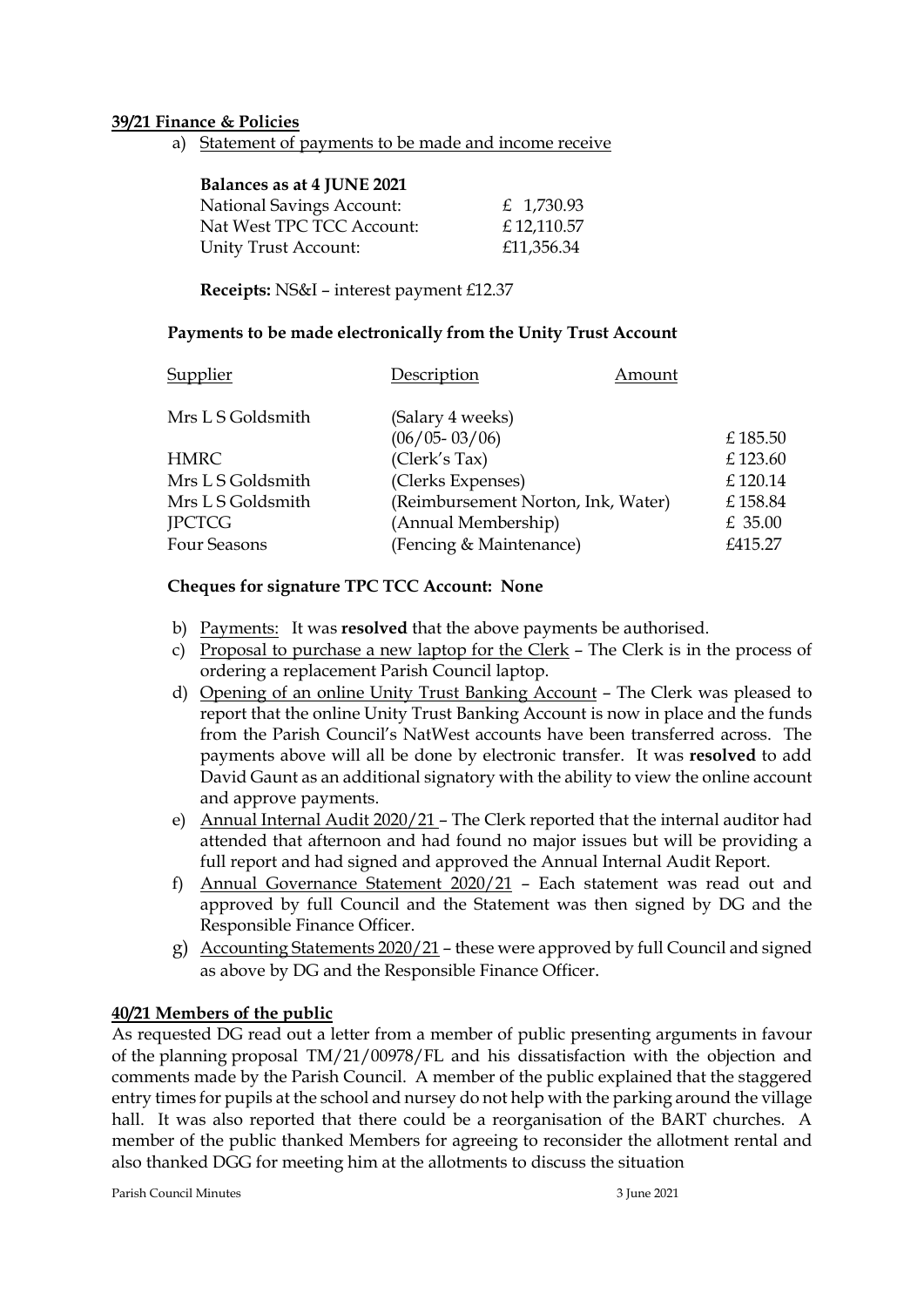# **41/21 Planning**

a) Applications from T&MBC: None received

- b) Applications received after distribution of the agenda
- c) Approvals
- d) Refusals
- 1] TM/21/00809/FL 1 Leneys Cottages, Addington Lane, Trottiscliffe

Two storey side extension

e) Withdrawn applications

f) Planning Appeals

g) Other Planning Issues

1] Land behing 1 Green Lane - The Clerk was asked to ascertain the ownernship of the land behind 1 Green Lane and to apply for this area to be Community Asset. It was also agreed that the Clerk applies for a Tree Preservation Order for the ancient cherry tree.

*DGG abstained from the discussion on the next item*

2] The Nursery – it was noted that these premises have changed ownership and that a second entrance/exist is in use. The Clerk will find out if this entrance/exit has planning consent. *9.30hrs 1 member of the public left the meeting*

# **42/21 Highways, Footways and Footpaths**

1] Reported Faults

i) Potholes – noted that many have been filled but Members remain concerned about the quality of the repair.

ii) Pilgrims Way – near Vigo Hill. Water filled pothole has been reported

2) New faults to be reported

i) MR185 where it joins Green Lane the footpath is impassable

3] Highways Improvement Plan – The Clerk has submitted a revised Highways Improvement Plan to KCC requesting four village gateways as the highways project for this year.

# **43/21 Open Spaces, Recreation Ground and Allotments**

1] Recreation Ground and playground – The Clerk reported that the RoSPA is due to take place in July. With reference to a request to erect a marquee on a section of the recreation ground, Members resolved to agree the following:

To agree to a marquee being erected to for a local resident's wedding at an event due to be held on Saturday 26 June 2021 subject to the following conditions:

i) A full risk assessment is provided for both the marquee and the event itself and approved by Members;

ii) A copy of the public liability insurance in place is provided;

iii) Adherence to Government Guidelines on holding events that weekend and to not exceed the number of participants should restrictions still be in place;

iv) The band is to cease playing at 10.30pm;

v) Neighbouring properties likely to be affected by the noise from the event are notified and to also notify the School and Nursery School;

vi) Consider obtaining a generator rather than running a cable to the village hall;

vii) Provide proof that a payment is made to the village hall for the use of the facilities;

viii) An understanding that this permission is given as an exception and on the basis that the applicants are both residents in the village, there is pandemic and that this is to not set a precedent.

2] Allotments – DGG has met with a contractor who is going to dig a trench from the standpipe half way up the allotments to the entrance of the farm and install a further standpipe and meter. All the equipment has been ordered. This will mean that the Parish